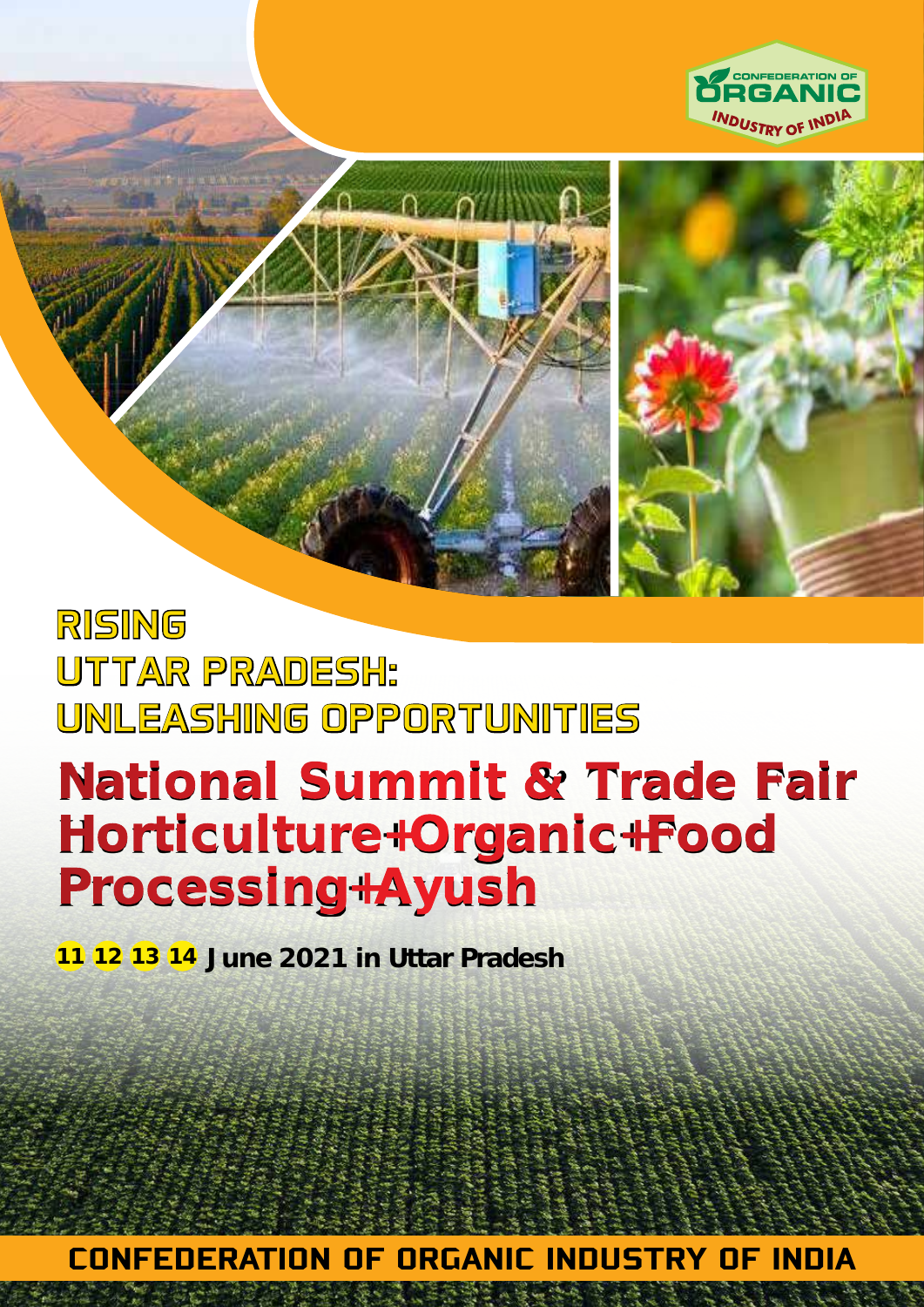

EMERGING UTTAR PRADESH : UNLEASHING OPPORTUNITIES

# **NATIONAL SUMMIT & TRADE FAIR**

# **HORTICULTURE+ORGANIC+FOOD PROCESSING+ AYUSH**

#### **11 12 13 14 June 2021 in Uttar Pradesh**

## **HORTICULTURE**

**AYUSH**

Horticulture sector has become one of the major drivers in the agriculture sector. The sector provides employment opportunities across primary, secondary and territory sector. Horticulture crops, particularly fruit crops are relatively resilient to changes in weather conditions. Vegetables are mostly grown by small and marginal farmers and augment the income of farmers. The sector also enables the population at large to enjoy a diverse and balanced diet for health living. The sector has gained prominence over the last few years contributing a growing share in GVA of the agriculture and allied sectors. India's presence in the global market has been growing. Production of fruits & vegetables has overtaken in production of food grains in the country.

Total horticulture production has increased from 211.2 million MT in 2007-08 to 306.8 million MT in 2017-18. India is the second largest producer of vegetables and fruits in the world. The country ranks first in the production of Banana, Mango, Lime and Lemon, Papaya and Okra.

> There are six indigenous systems of medicine; Ayurveda, Yoga and Naturopathy, Unani, Siddha and Homeopathy, practiced in India. Given the present scenario and penetration of AYUSH system in mainstream health care system in India, medical tourism, ancient medical manuscripts, research in ISM, research publication, veterinary medicine, ISM informatics, are some of the areas in this domain which have huge potential to be developed, strengthened and augmented for better prospects of this system. Mainstreaming of AYUSH is currently in operation which opened a window for these systems to become a part of mainstream health care system. It has primarily brought in operation with three important objectives; choice of the treatment system to the patients, strengthen facility functionally and strengthen the implementation of national health programs.

#### **FOOD PROCESSING**

India is the largest country in food production, processing supply and consumption at the global level. India's food processing sector is one of the largest in the world and its output is expected to reach \$ 535 Bn by 2025-26. The sector is poised for huge growth and contribution to increasing economic growth of the country. The Govt of India contributes to the development and growth of food processing sector. It works on foreign collaborations for investments and 100% export oriented units in the food processing sector. India currently processes less than 10% of its agri output (only around 2% of fruits and vegetables, 6% of poultry, 21% of meat, 23% of marine and 35% of milk) and most of the processing that is done in India can be classified as primary processing – done through rice, sugar, edible oil and flour mills, etc.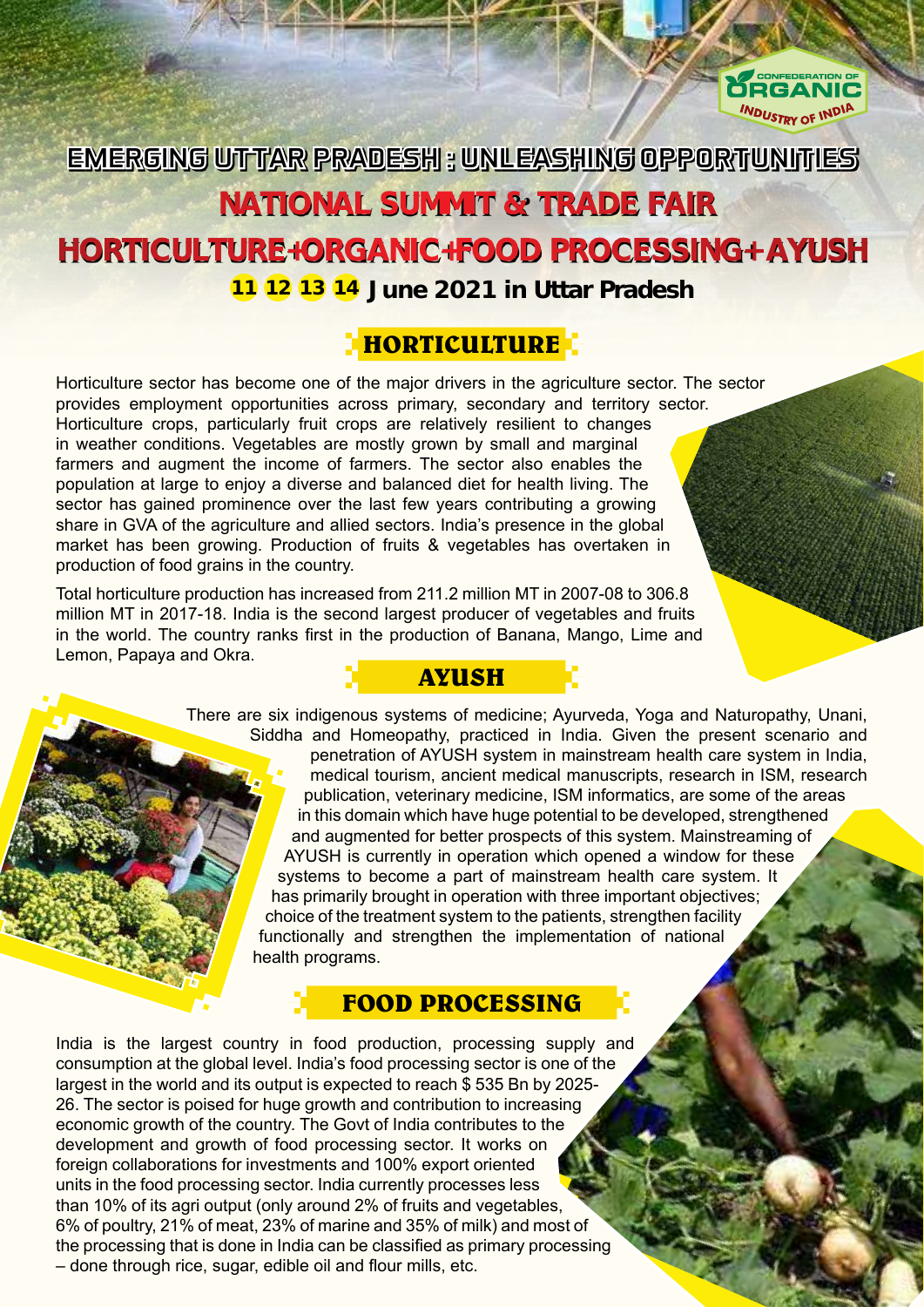

#### **UTTAR PRADESH**

The diverse climate of Uttar Pradesh is suitable for producing all kinds of horticulture crops and the state holds a leading position in total production of horticulture crops in the country. For more than 92% of small holding farmers, horticulture crops are the main source of higher income, employment and nutrition per unit area. With the increasing importance of horticultural crops its producers are aware and are improving economic status by adopting the horticultural crops while optimum utilization of the available resources. Horticultural crops are diverse which include all kinds of fruits, vegetables, flowers, medicinal and aromatic crops, root and tuber crops, spices and bee-keeping as well as mushroom cultivation as a subsidiary enterprise along with their processing and value addition.

Needless to mention, horticulture crops have an important contribution in the gross domestic production of the agriculture production. For the commercialization of horticulture crops and diversification of agriculture in the state, the Uttar Pradesh government is implementing various programs within the



state like expansion of area, rejuvenation of old mango, guava and aonla orchards, production of quality planting material and post harvest management, etc.

Department of Horticulture and Food Processing Uttar Pradesh is making efforts for the continuous development by implementing various schemes for fruits, vegetables, potato, flowers, spices, medicinal and aromatic plants, betel-vine development

along with the subsidiary enterprises like bee-keeping, mushroom production, food processing and cultivation of betel-vine. There are number of success stories of the farmers almost in every district of the state.